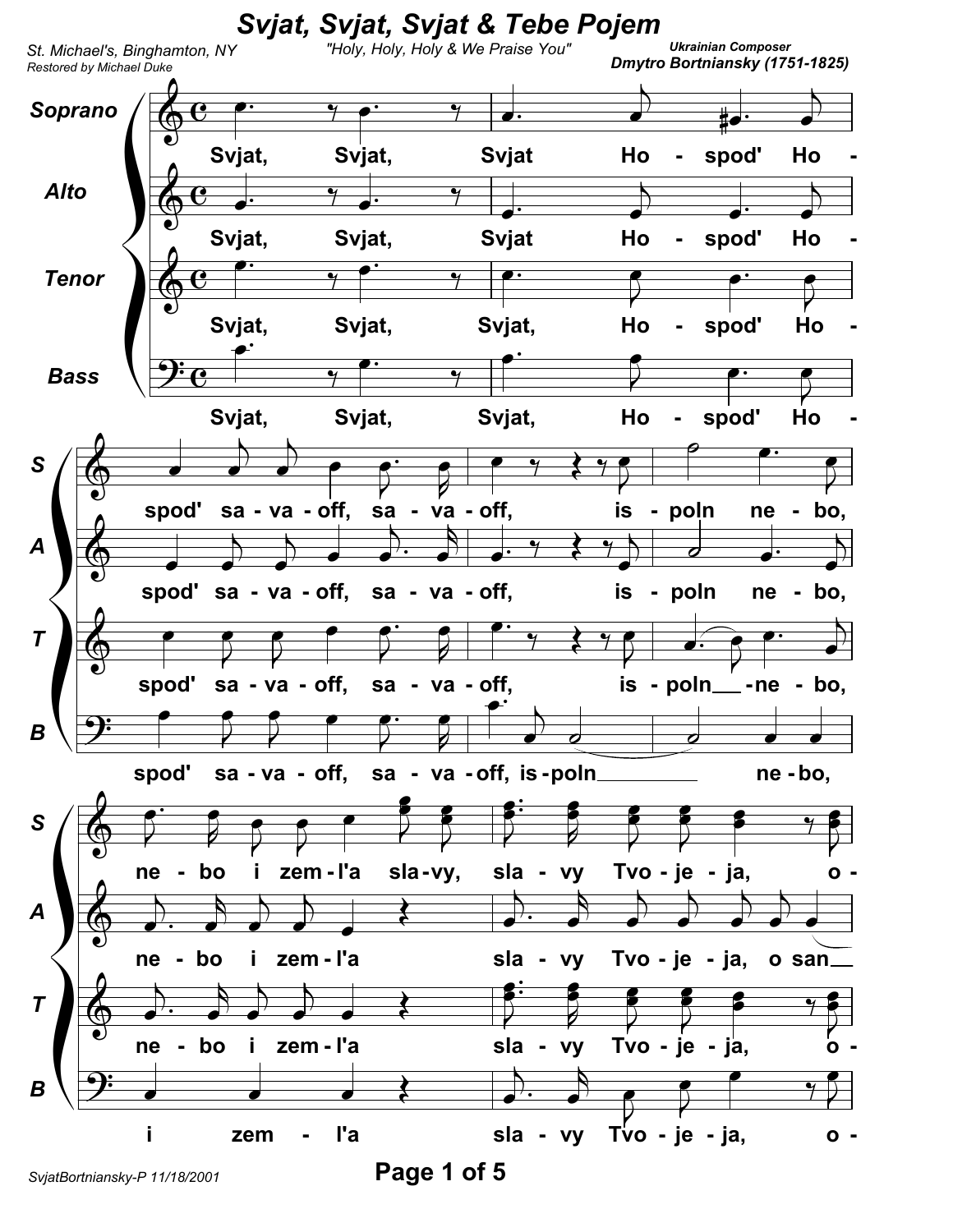St. Michael's, Binghamton, NY



SvjatBortniansky-P 11/18/2001

Page 2 of 5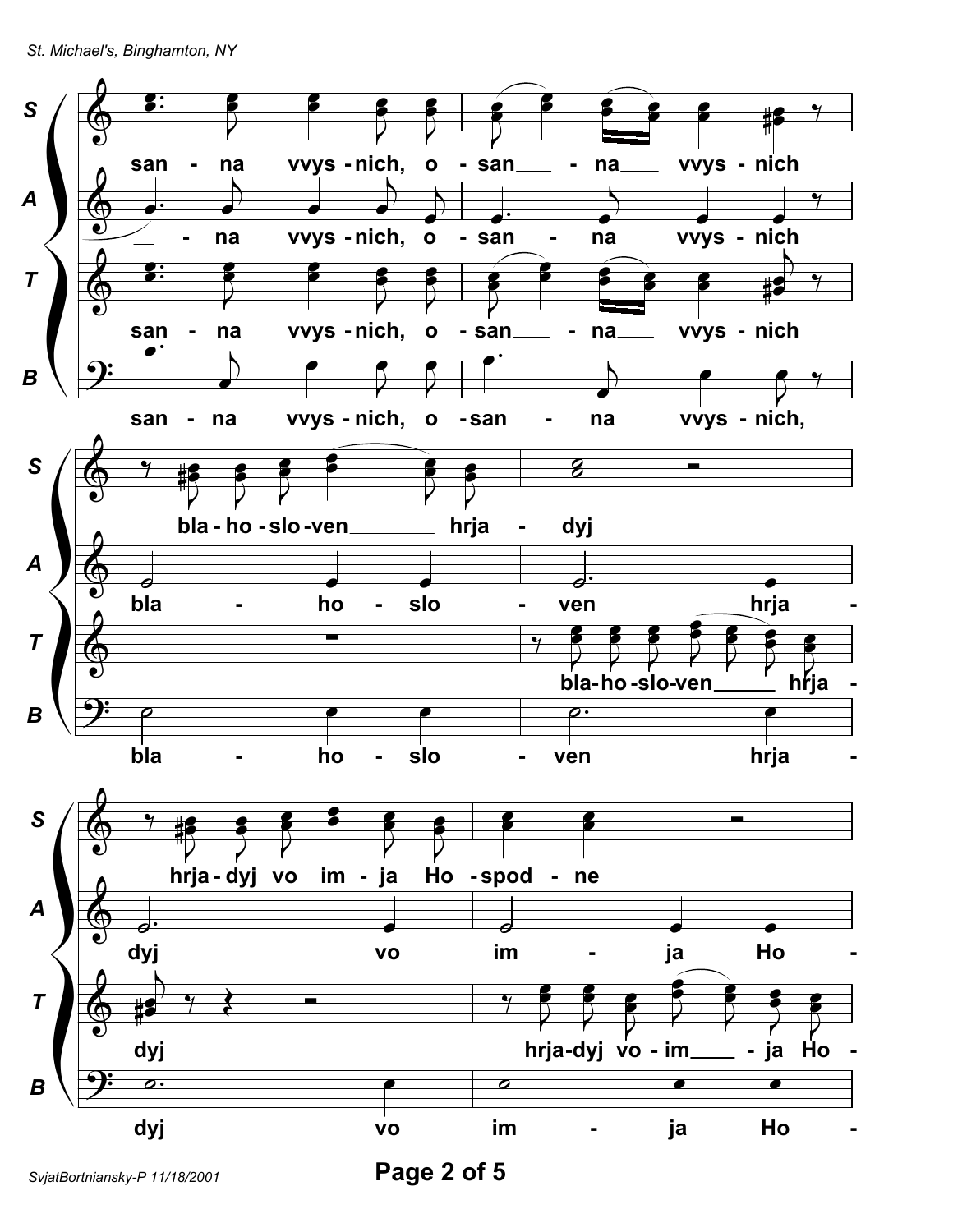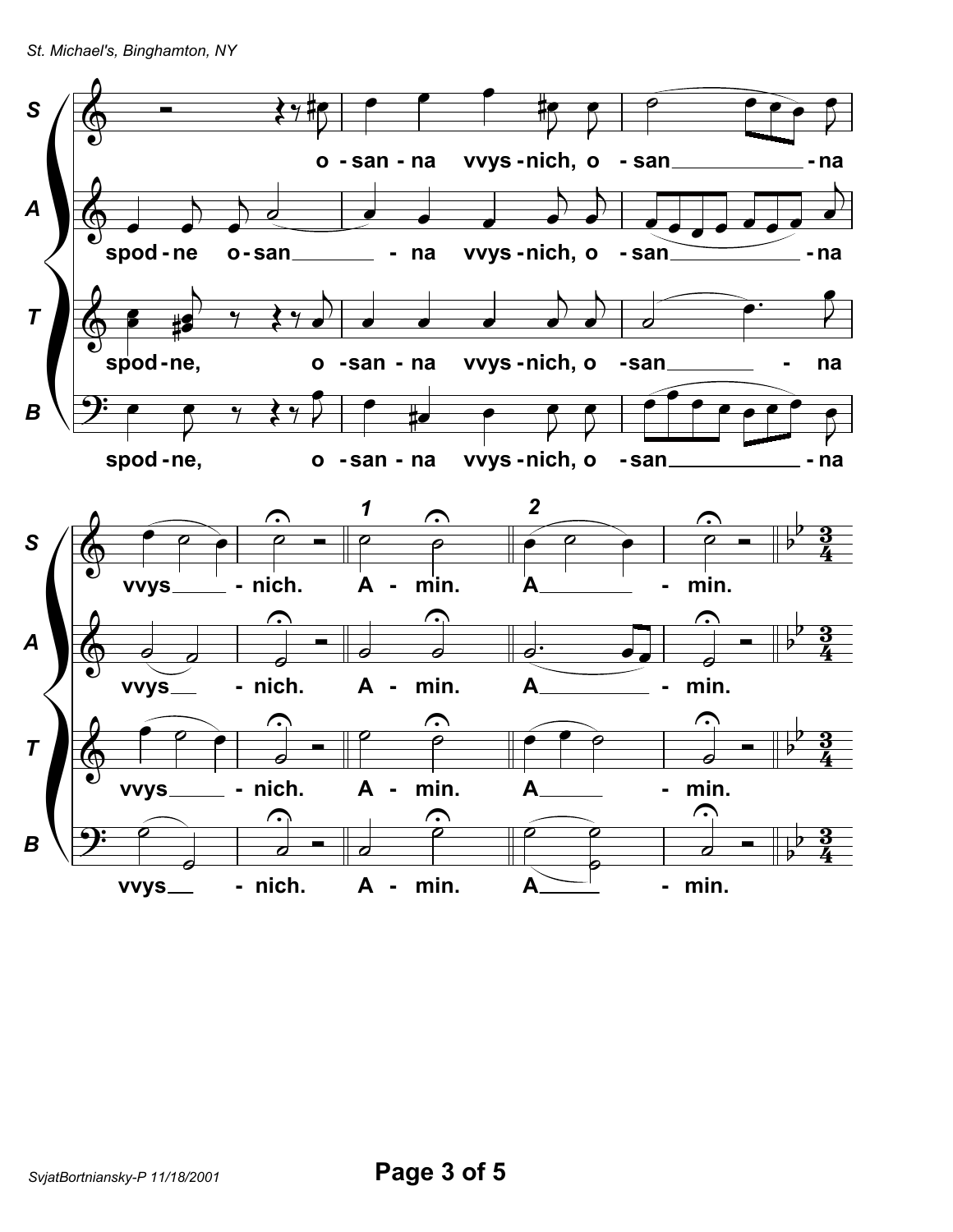